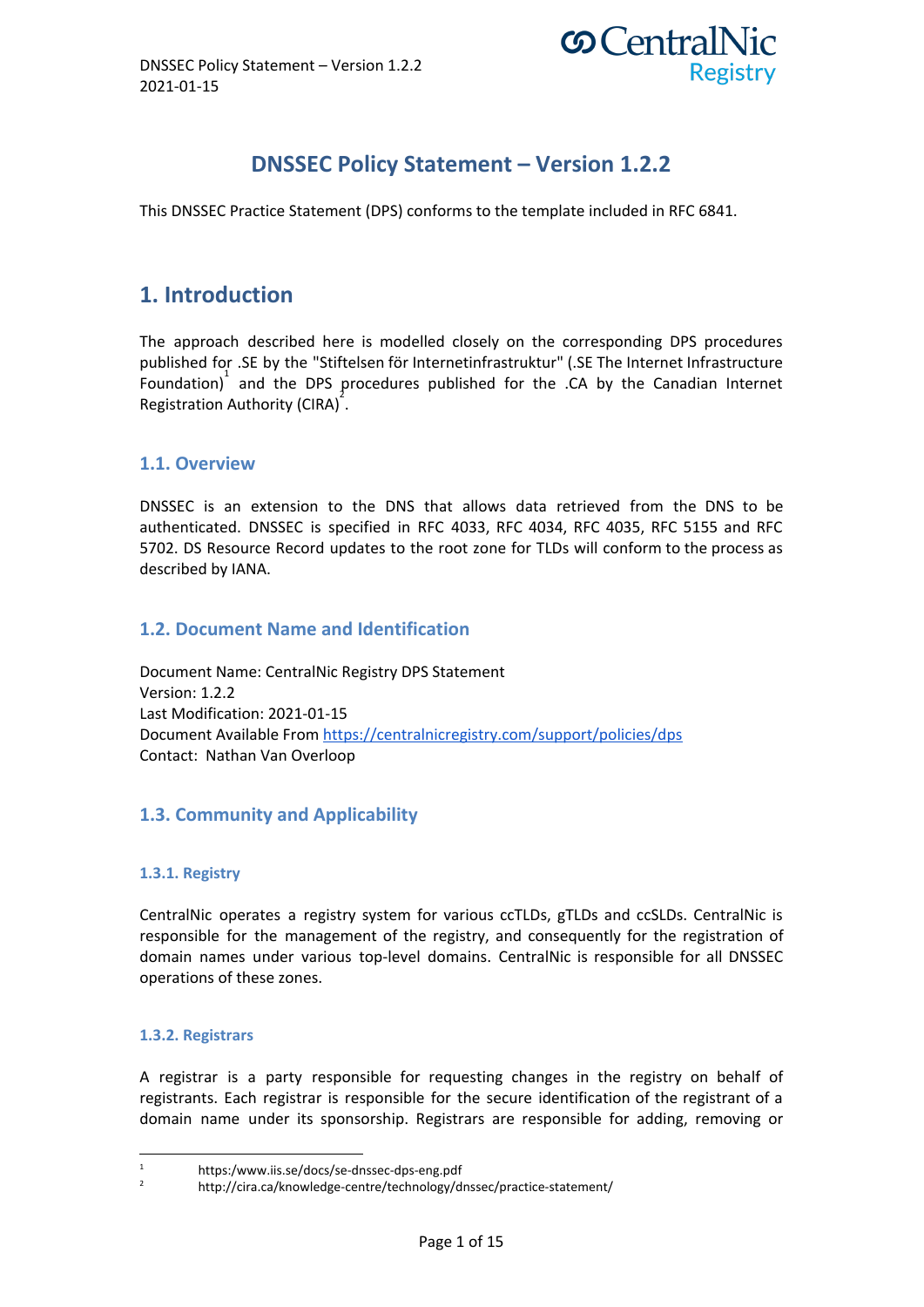DNSSEC Policy Statement – Version 1.2.2 2021-01-15



updating Delegation Signer (DS) records for each domain at the request of the domain's registrant.

### **1.3.3. Registrants**

Registrants are responsible for generating and protecting their own keys and registering and maintaining corresponding DS records through a registrar.

#### **1.3.4. DNS Operators**

The registrant may outsource their technical responsibility to a third-party DNS Operator which may also be the sponsoring registrar of the domain.

#### **1.3.5. Relying Party**

The relying party is the entity that makes use of DNSSEC signatures, such as DNSSEC validators and other applications. Relying parties should make use of the root zone trust anchor to obtain the trust anchors for the various zones via publication of the DS record.

### **1.3.6. Applicability**

This DPS applies to all zones operated by CentralNic.

# **1.4. Specification Administration**

This DPS is updated as appropriate with best practices in the industry.

#### **1.4.1. Specification Administration Organisation**

CentralNic Ltd, Saddlers House, 4th Floor, 44 Gutter Lane, EC2V 6BR London, United Kingdom.

### **1.4.2. Contact Information**

Operations Team, CentralNic Ltd, Saddlers House, 4th Floor, 44 Gutter Lane, EC2V 6BR London, United Kingdom. Email: [ops@centralnicregistry.com](mailto:ops@centralnic.com) Telephone: +44.2033880600

#### **1.4.3. Specification Change Procedures**

The current version of this document is available at:

<https://centralnicregistry.com/support/policies/dps>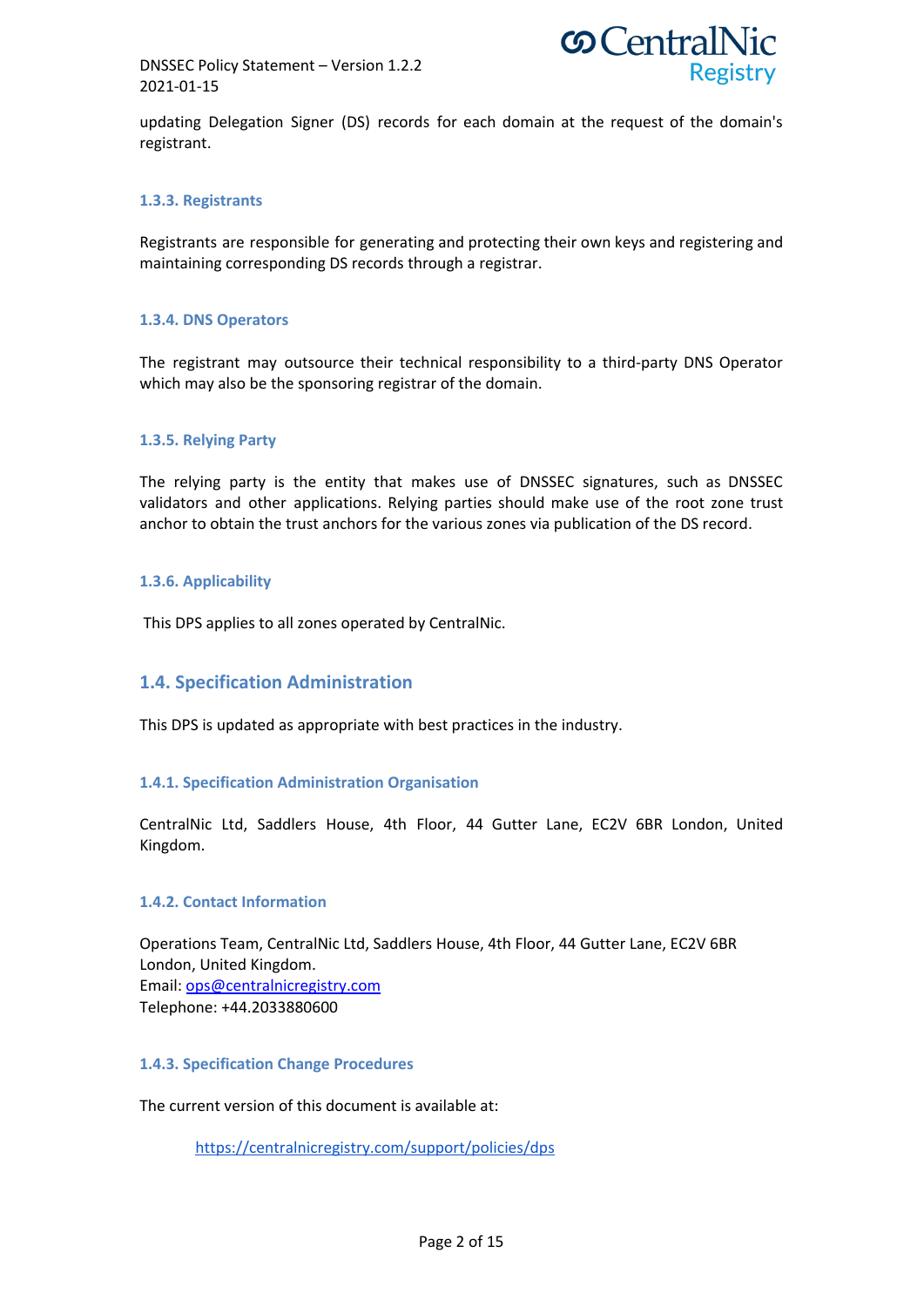DNSSEC Policy Statement – Version 1.2.2 2021-01-15



CentralNic may amend the DPS without notification for changes but will provide reasonable notice of significant changes to registrars and registry operators. All changes to this DPS will be effective immediately upon publication.

# **2. Publication and Repositories**

Notifications relevant to DNSSEC at CentralNic will be distributed by e-mail to CentralNic registrars and registry operator clients.

# **2.1. Repositories**

Apart from this document, no further information about CentralNic's DNSSEC operations is published online but may be provided to third parties from time to time. A number of external resources (such as DNSViz.net) may be used to obtain information about DNSSEC information and configuration for zones managed by CentralNic.

# **2.2. Publication of public keys**

CentralNic publishes digests of Key Signing Keys (KSKs) for its zones as DS records in the root (or parent) zone. No other trust anchors or repositories are used.

# **3. Operational Requirements**

# **3.1. Meaning of Domain Names**

For the purposes of this document, a domain name is a name registered under a top-level domain (ccTLD such as .FM, gTLD such as .WIKI) or second-level domain (ccSLD such as .UK.COM) and corresponds to a delegation from the parent zone to name servers operated for the domain name's registrant.

# **3.2. Identification and Authentication of Child Zone Manager**

Identification and authentication of each child zone manager is the responsibility of the sponsoring registrar for the domain name.

# **3.3. Registration of delegation signer (DS) resource records**

The registry accepts DS records through an RFC 5910 EPP interface and via the Registrar Console<sup>3</sup>. The registry will accept any syntactically valid DS record, and no checks will be performed as to the accuracy of the trust anchor with respect to the child zone's KSK to allow pre-publishing of DS records.

<sup>3</sup> https://registrar-console.centralnic.com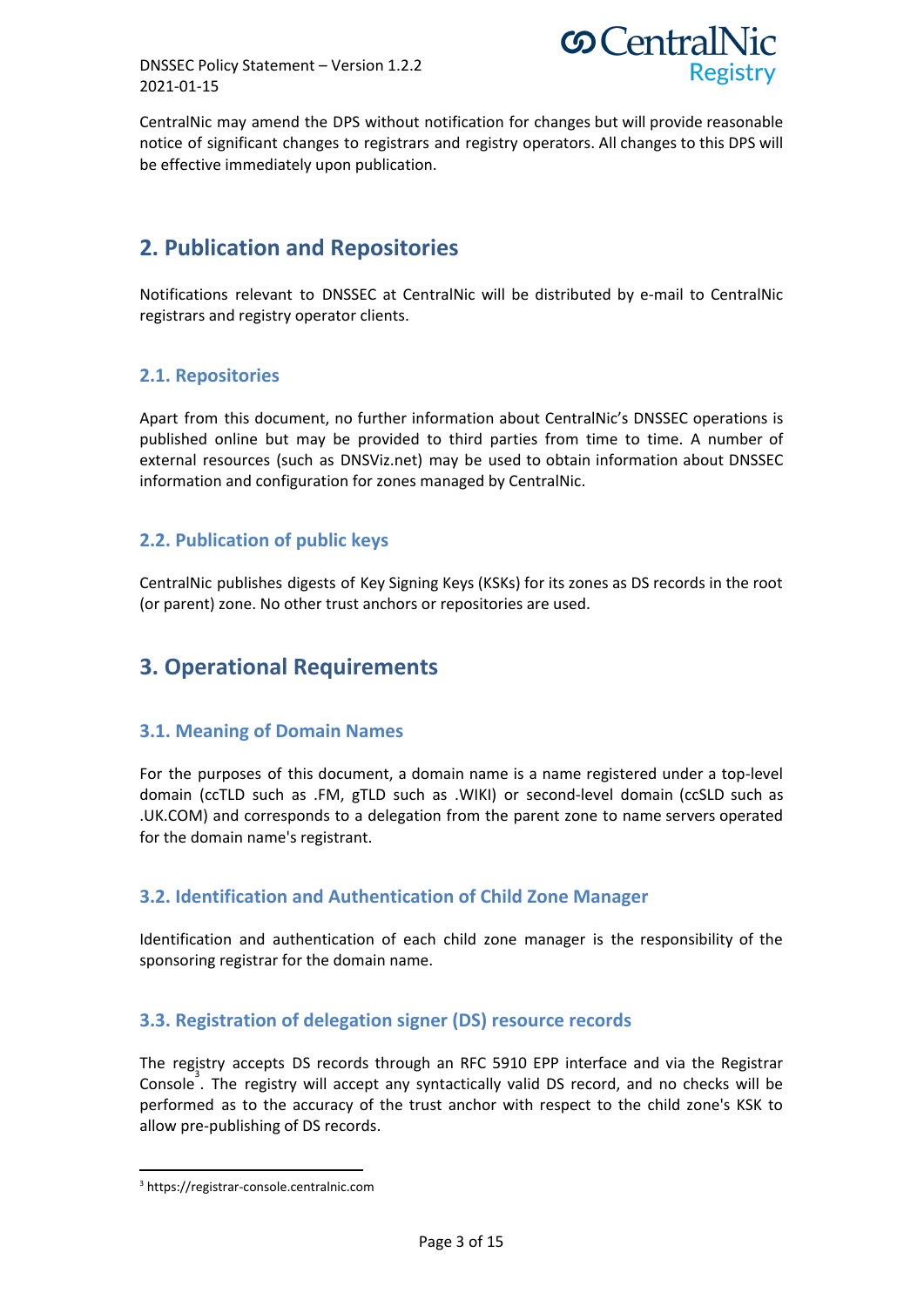

# **3.4. Method to Prove Possession of Private Key**

The sponsoring registrar for a domain name is responsible for authenticating the registrant as the manager of the domain name in control of the private key.

# **3.5. Removal of Delegation Signer Record**

DS records are removed from the registry using an EPP interface according to RFC 5910 or manually via the CentralNic Registry web interface.

### **3.5.1. Who can request removal**

The registrant has the authority to request removal of a DS record, subject to identical authentication as required for modifications of NS records.

### **3.5.2. Procedure for removal request**

The registrant of a domain name requests the domain's sponsoring registrar to remove the DS record. The registrar transmits this request to the registry using EPP or the Registrar Console. Once the transaction has been successfully received and processed by the registry, the DS record will be removed from the zone when the following revision of the zone is distributed (no later than 60 minutes after). The sponsoring registrar must comply with requests from the registrant, regardless of the standing between the two parties.

#### **3.5.3. Emergency removal request**

There is no provision for emergency removal requests.

# **4. Facility, Management and Operational Controls**

# **4.1. Physical Controls**

CentralNic has implemented a Security Policy, which supports the security requirements of this DPS.

#### **4.1.1. Site Location and Construction**

CentralNic has established two fully operational and geographically dispersed operation centres. Both sites are protected by multiple tiers of physical security that deter, prevent and detect unauthorized access attempts. Each site contains a full set of equipment necessary to sign and validate all zones. All signing components are placed within locked cabinets at all sites. An additional site is used to store off-line HSM key cards and associated portable media, within a secure container.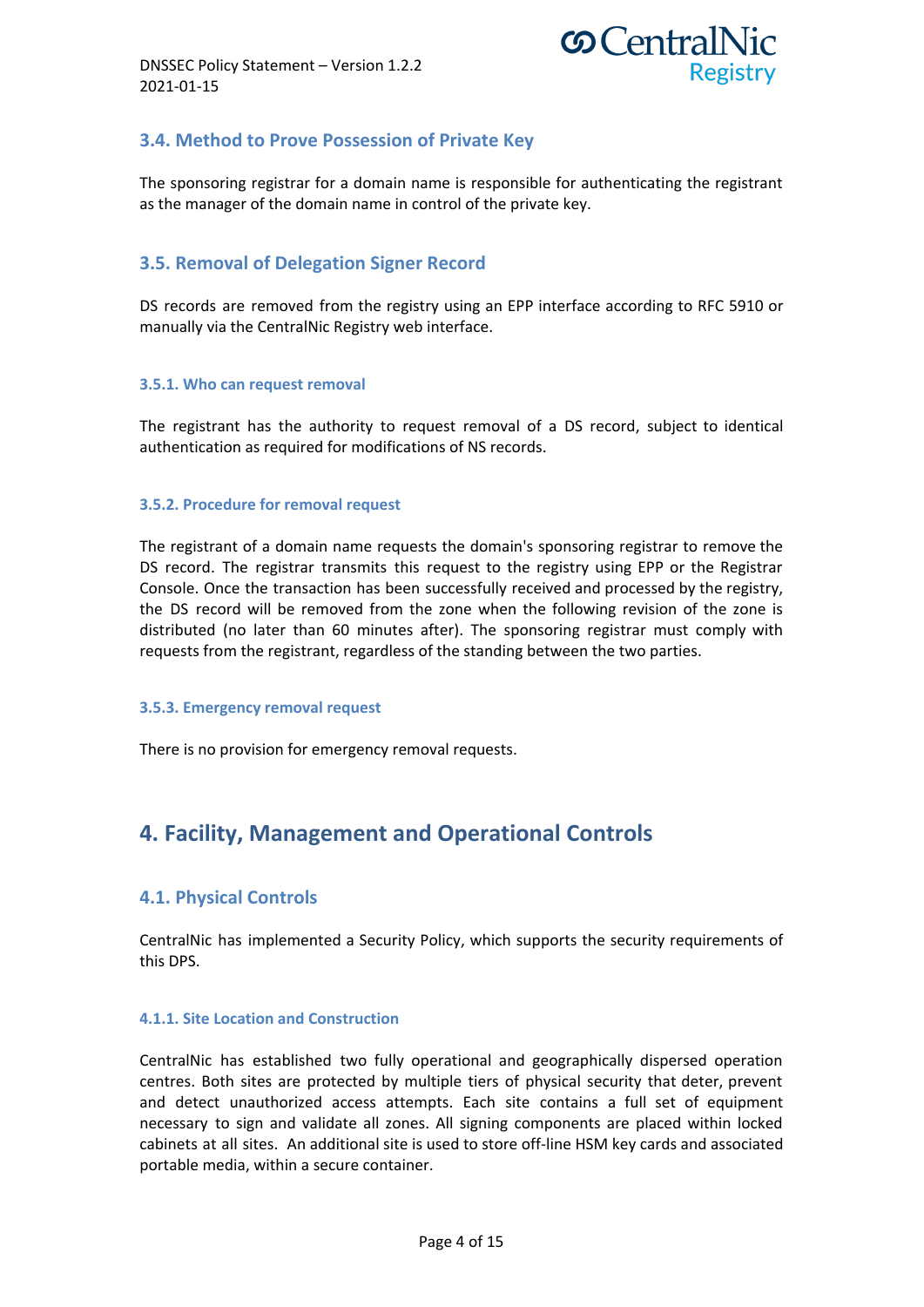

### **4.1.2. Physical Access**

Physical access to operation centres is restricted to authorized personnel. Access is controlled using RFID photo cards and visual confirmation of identity by security personnel. Technical areas are further controlled by PIN entry locks on doors. Access to locked cabinets is further restricted to personnel with trusted roles. The physical security system includes additional tiers of key management security and segregation of duties to protect both online and offline storage of HSMs and keying material.

Offline HSMs are protected through the use of locked cabinets.

### **4.1.3. Power and Air Conditioning**

Operation centres are equipped with redundant power sources and air conditioning systems to ensure a consistent, stable operating environment.

### **4.1.4. Water Exposure**

Both operation centres implement flood protection and detection mechanisms.

### **4.1.5. Fire Prevention and Protection**

Operation centres are equipped with fire detection and extinguishing systems.

### **4.1.6. Media Storage**

All media containing production software and data, audit, archive, or backup information is stored securely within the operation centres.

### **4.1.7. Waste Disposal**

Sensitive media and other material that may contain sensitive information are destroyed in a secure manner, either by CentralNic or by a contracted party.

#### **4.1.8. Off-Site Backup**

CentralNic performs regular backups of critical data, audit logging data and other sensitive information. An off-site facility is leveraged for storage of backup media. Physical access to the storage facility is limited to authorized personnel.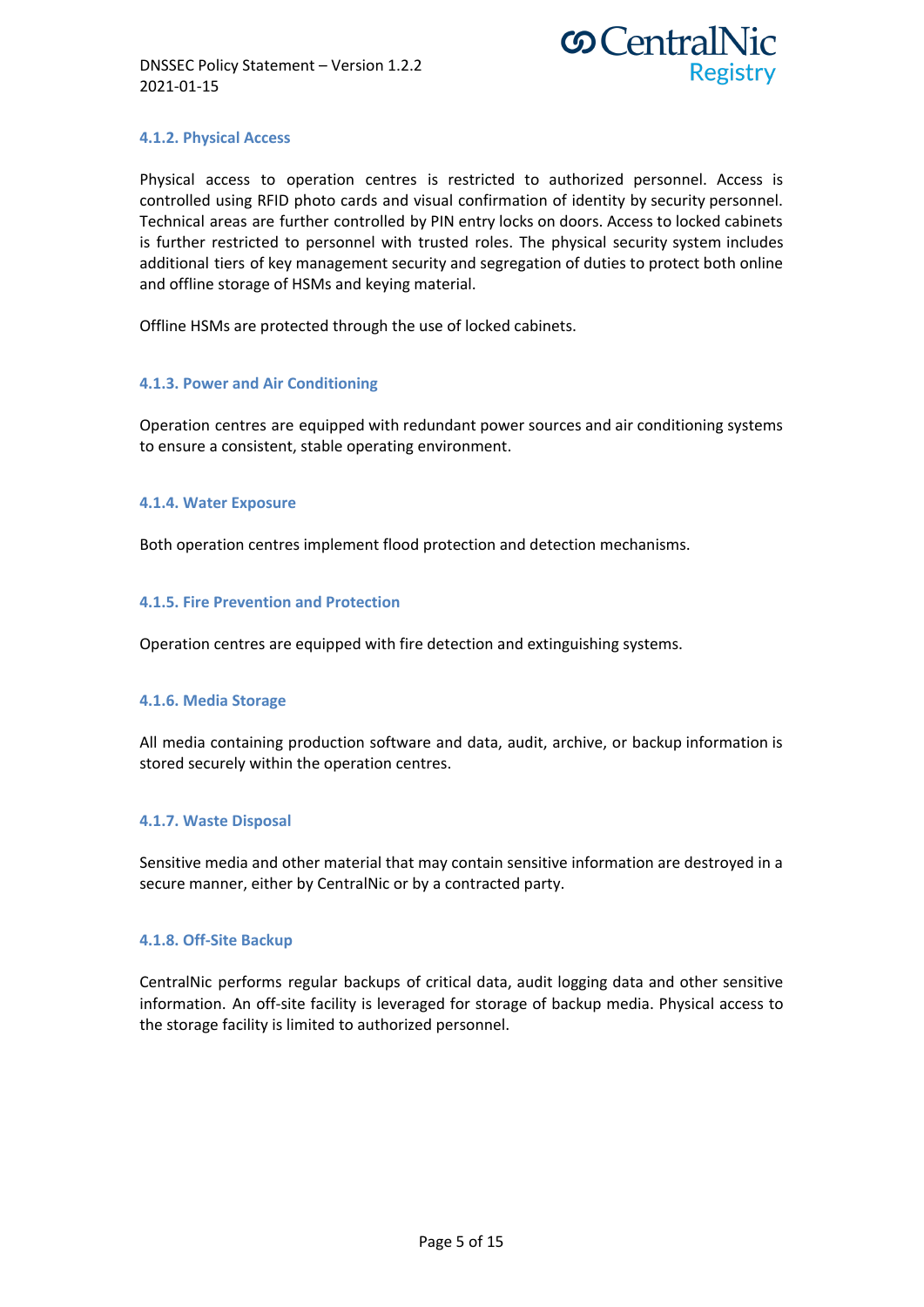

# **4.2. Procedural Controls**

### **4.2.1. Trusted Roles**

Trusted Persons include all employees, contractors, and consultants that have access to or control operations that may materially affect DNSSEC content.

Trusted Persons include; but are not limited to:

- DNS operations personnel
- Security personnel
- System administration personnel
- Executives that are designated to manage infrastructure

Trusted positions are assigned to CentralNic staff personnel. The trusted roles are:

- "SA" System Administrator
- "SO" Security Officer

There must be at least two different individuals assigned to each position.

#### **4.2.2. Number of Persons Required per Task**

- HSM Activation and Deactivation: 2 out of 5 authorised persons (1 SA + 1 SO)
- Key Generation: 2 out of 5 authorised persons (1 SA + 1 SO)
- Distribution of encrypted Key Archives to: 2 persons ( 1 SA or SO, 1 WI)

#### **4.2.3. Identification and Authentication for Each Role**

Only CentralNic staff members who have signed a CentralNic employment agreement may hold a trusted person role of SO or SA. The role of WI can be filled with any person of good standing. Valid identification must be provided.

#### **4.2.4. Tasks Requiring Separation of Duties**

Tasks requiring separation of duties include, but are not limited to, the generation, implementation or destruction of DNSSEC key material. No two trusted roles may be held by a single individual.

Systems Administrators have exclusive physical access to DNSSEC operational equipment. Security Officers have no access but hold credentials for HSM activation. Systems Administrators hold no such credentials.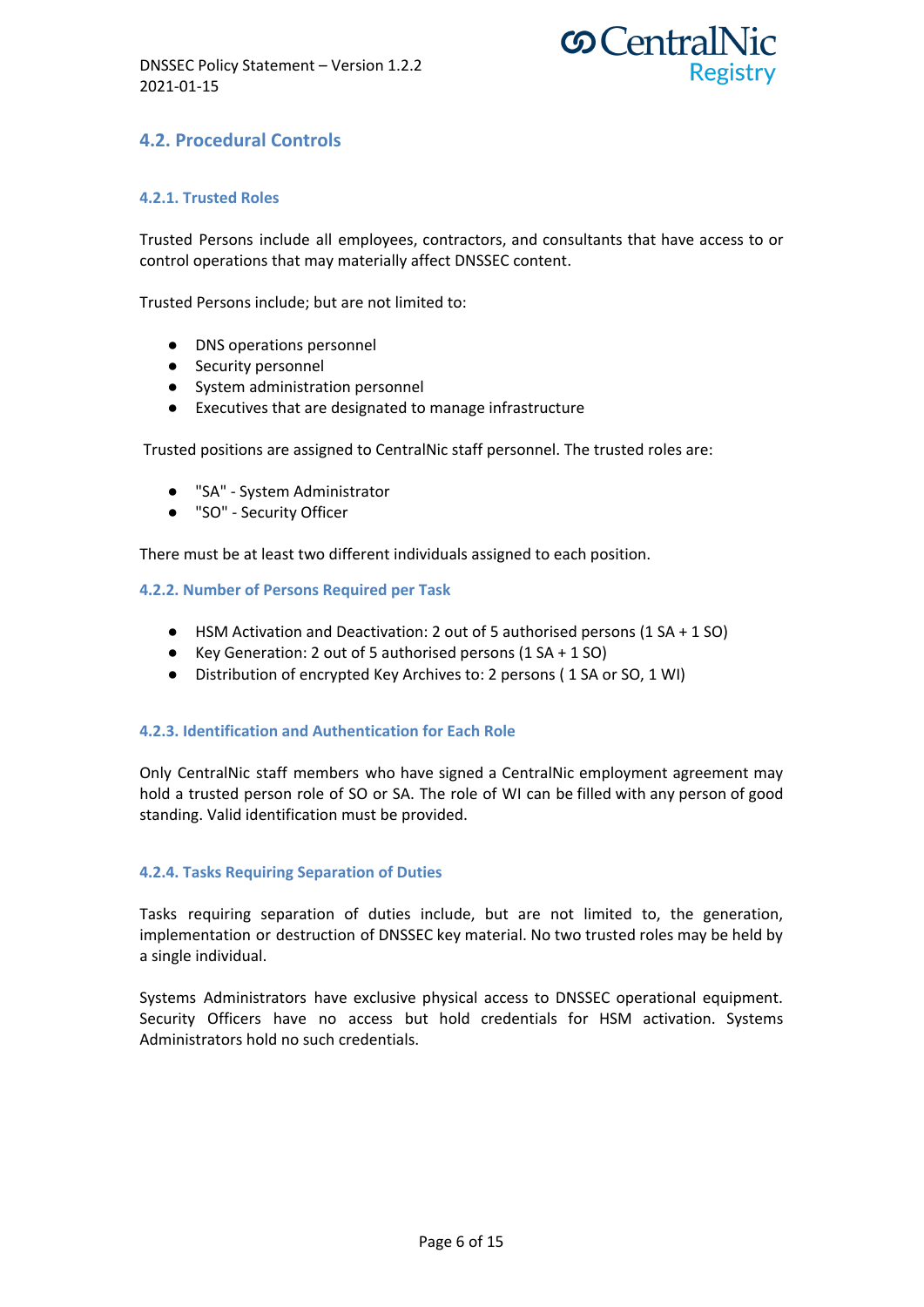

# **4.3. Personnel Controls**

### **4.3.1. Qualifications, Experience and Clearance Requirements**

Candidates for any trusted role must demonstrate appropriate background knowledge and qualifications.

### **4.3.2. Background Check Procedures**

Background checks for candidates for SA and SO roles are carried out by the Human Resources department at CentralNic follow normal procedures for background checks on new hires.

### **4.3.3. Training Requirements**

CentralNic provides its personnel with training upon hire as well as on-going training as needed to perform their job responsibilities competently and satisfactorily.

#### **4.3.4. Job rotation frequency and sequence**

SA and SO roles are kept as stable and with the least amount of rotation possible by assignment to senior staff members where possible

#### **4.3.5. Sanctions for unauthorized actions**

Any unauthorized action taken by a staff member will result in disciplinary action and possible criminal prosecution.

#### **4.3.6. Contracting personnel requirements**

Personnel hired by CentralNic as contractors are subject to background checks and confidentiality agreements. Contractors must demonstrate appropriate qualifications.

#### **4.3.7. Documentation supplied to personnel**

Personnel will be supplied with the documentation required for their trusted role, including this DPS policy, audits performed in the past, plus all system administration documentation relevant to the DNSSEC signing solution.

### **4.4. Audit Logging Procedures**

CentralNic implements automatic log collection from CentralNic computer systems. Paper documentation relating to the execution of procedures is also collected for the purposes of auditing performance of those procedures.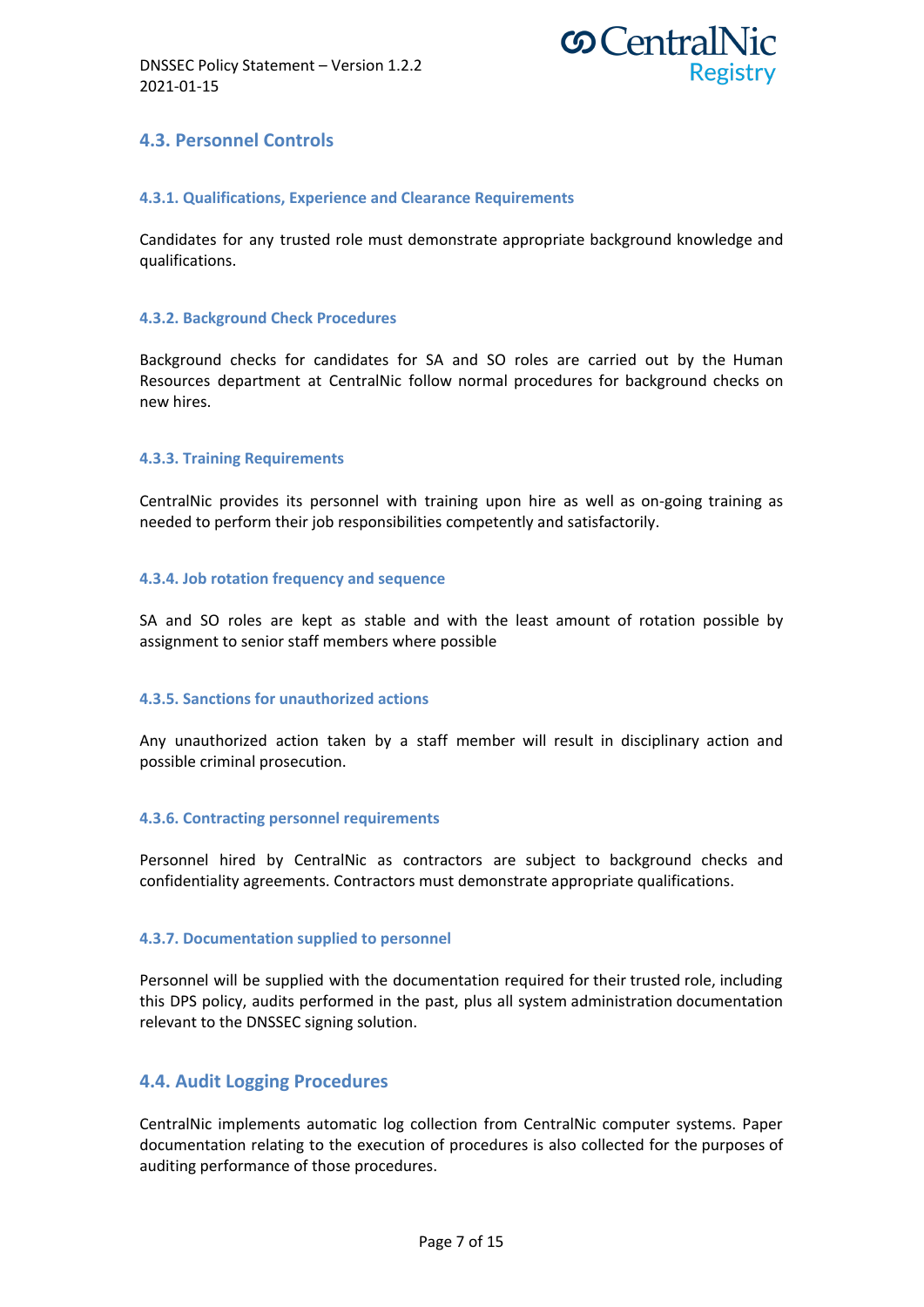

### **4.4.1. Types of Events Recorded**

CentralNic manually or automatically logs critical events related to KSK and ZSK management.

CentralNic manually or automatically logs critical events related to system security and management.

Log entries include the following elements:

- Date and time of the entry based on NTP
- Identity of the entity making the journal entry
- Serial or sequence number of entry, for automatic journal entries
- Entry type and log level

#### **4.4.2. Frequency of Processing Log Information**

Logs are continuously analysed through automatic and manual controls.

#### **4.4.3. Retention Period for Audit Log Information**

Electronic logs are retained online for at least one year. All log information collected is archived for at least three years.

#### **4.4.4. Protection of Audit Log**

All audit log information is stored securely to protect against unauthorized viewing and manipulation.

#### **4.4.5. Audit log backup procedures**

All audit log information is stored securely at multiple physically separate locations

#### **4.4.6. Audit Collection System**

Automated audit data is generated and recorded at the application, network, and operating system level. Manually generated audit data is recorded by CentralNic personnel and stored using current methods for physical and fire protection.

#### **4.4.7. Vulnerability Assessments**

All anomalies in the collected log information are investigated to analyse potential vulnerabilities.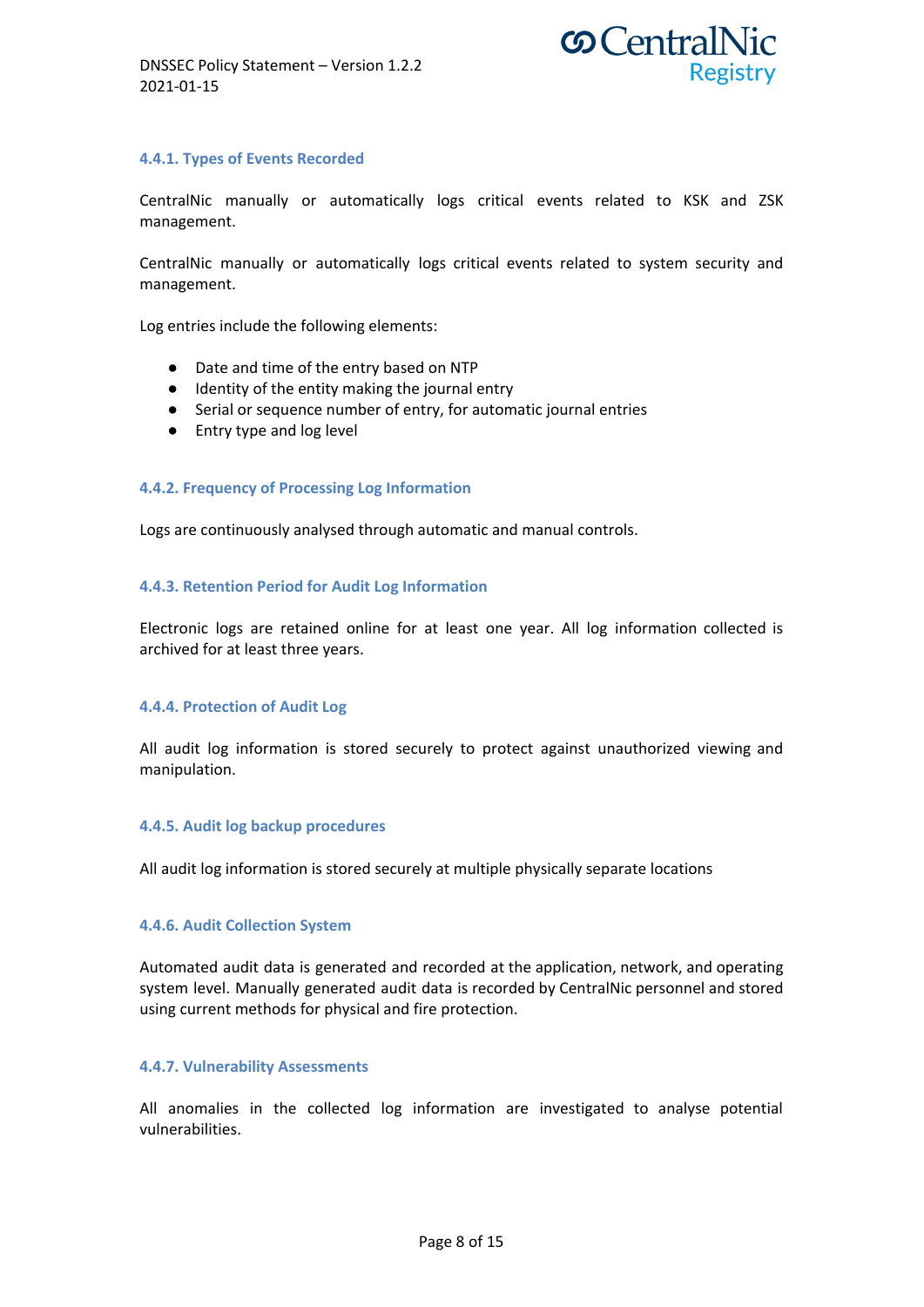

# **4.5. Compromise and Disaster Recovery**

### **4.5.1. Incident and Compromise Handling Procedures**

All actual and suspected events relating to security are defined as incidents. All incidents are handled according to CentralNic's standard procedures.

### **4.5.2. Corrupted Computing Resources, Software and/or Data**

Any defect which would result in the generation of inaccurate data will be caught before publication by the deployment of multiple, independent signing implementations that trigger an incident at any inconsistency.

### **4.5.3. Entity Private Key Compromise Procedures**

A suspected or actual ZSK compromise will be addressed by immediately removing the compromised ZSK from service, replacing it with a newly-generated or pre-generated replacement key. A suspected or actual KSK compromise will be addressed by immediately executing a controlled KSK rollover.

#### **4.5.4. Business Continuity and IT Disaster Recovery Capabilities**

CentralNic's organisation-wide business continuity and IT disaster recovery plans include measures to ensure continuity of operation for registry and zone distribution systems including all DNSSEC signing components.

### **4.6. Entity Termination**

If the operation of the registry is transferred to another party, CentralNic will participate in the transition so as to make it as smooth as possible according to the same rules and conditions as defined for registrant transfer and cooperation of DNSSEC operations.

# **5. Technical Security Controls**

#### **5.1. Key Pair Generation and Installation**

#### **5.1.1. Key Pair Generation**

Key generation takes place in a Hardware Security Module (HSM) that is managed by trained and specifically authorized personnel in trusted roles. The cryptographic modules are used for the Storage Master Key (SMK), Operation Key (OK), KSK, and ZSK meet the requirements for FIPS-140-2 Level 3 and Common Criteria EAL4+. The SMK, KSK, and ZSK are generated by procedures implemented in the OpenDNSSEC software.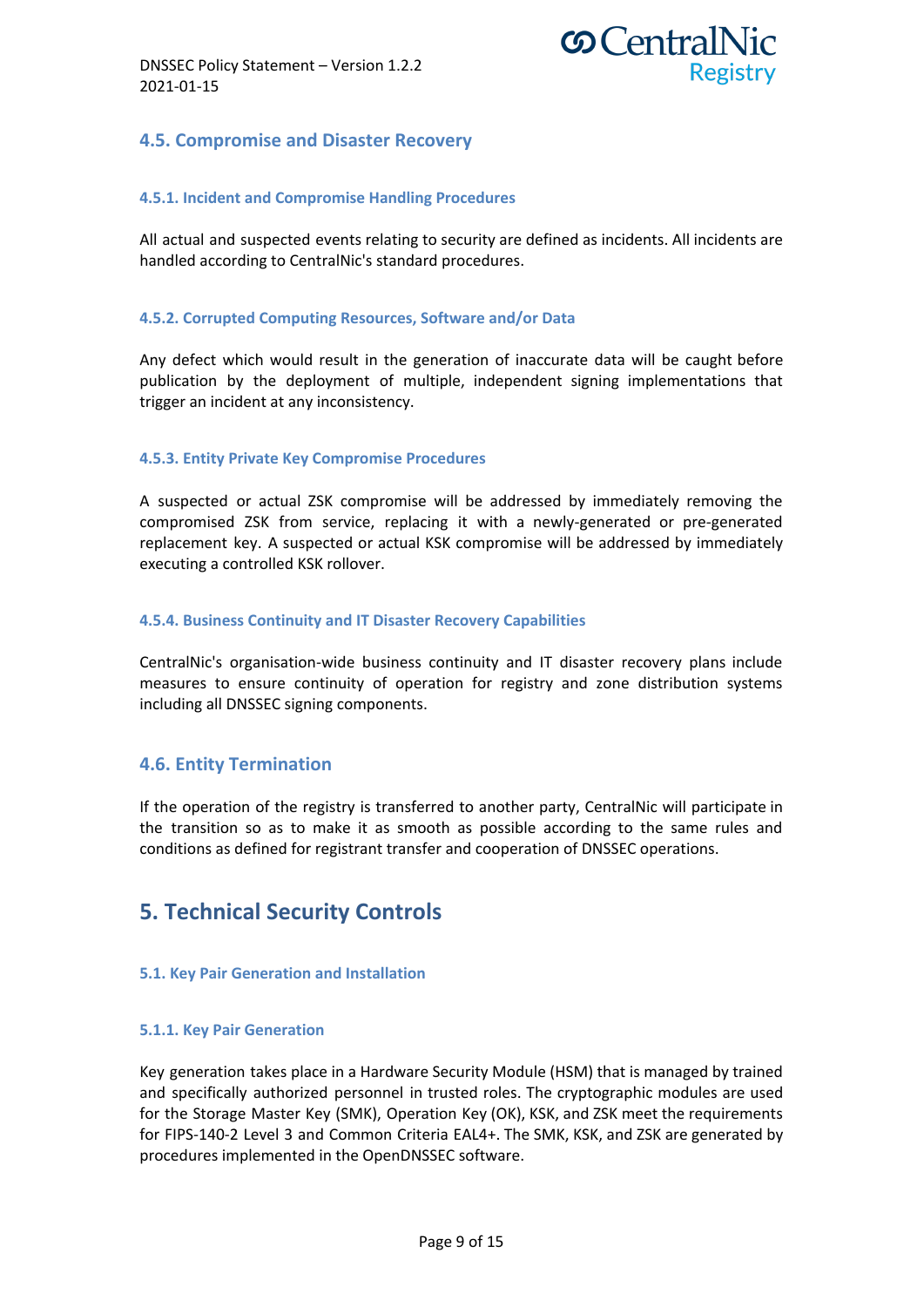

### **5.1.2. Public Key Delivery**

SOs are responsible for publishing the public part of each generated KSK pair. The publication is in the form of the addition of a DS record corresponding to the new KSK in the root (or parent) zone.

### **5.1.3. Public Key Parameters Generation and Quality Checking**

Key parameters, including the key length and the algorithm type, are verified by SAs and SOs prior to the submission of the parent zone update.

#### **5.1.4. Key Usage Purposes**

Keys generated for DNSSEC are never used for any other purpose or outside the signing systems.

# **5.2. Private Key Protection and Cryptographic Module Engineering Controls**

All cryptographic operations are performed within FIPS-140 certified HSMs and no private keys are ever available in unprotected form outside an HSM.

#### **5.2.1. Cryptographic Module Standards and Controls**

For KSK and ZSK key pair generation and signing, CentralNic uses hardware modules that are certified to FIPS 140-2 level 3 and Common Criteria EAL4+.

#### **5.2.2. Private Key (M of N) Multi-Person Control**

CentralNic has implemented technical and procedural mechanisms that require the participation of a minimum of two out of five trusted individuals to perform sensitive cryptographic operations.

#### **5.2.3. Private Key Escrow**

Private components of zone KSK and ZSK are not escrowed.

#### **5.2.4. Private Key Backup**

The key archive is encrypted with an Operation Key (OK) which is encrypted by a Storage Master Key (SMK).

The SMK is stored on five key cards where at least two is needed to perform sensitive cryptographic operations, it is split with a quorum of (two out of five). The SMK key cards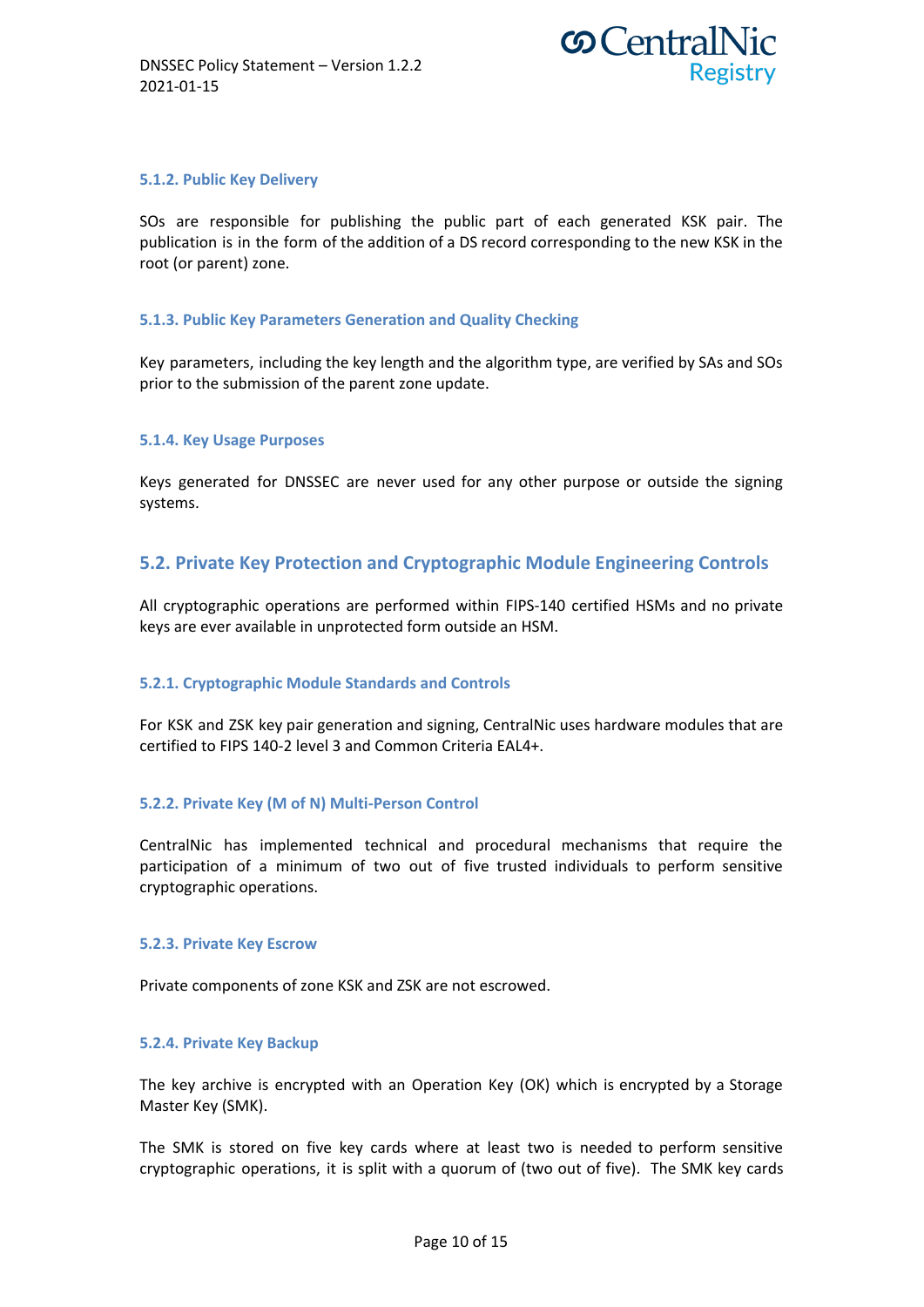

are distributed between authorized SOs, SAs and a TL-30 rated safe, which is only accessible to SOs.

The OK is stored on four key cards where at least one is needed to be slotted inside each HSM to perform ZSK and KSK keys generation and encryption. It is split with a quorum of (one out of four).

The OK cards are distributed between the HSMs and a TL-30 rated safe which is only accessible to SOs.

### **5.2.5. Private Key Storage on Cryptographic Module**

Private keys do not leave the tamper-proof cryptographic module without first being encrypted with the OK. The OK is encrypted with the SMK which is stored inside the tamper-proof cryptographic module.

#### **5.2.6. Private Key Archival**

KSK and ZSK key pairs do not expire but are retired when superseded.

### **5.2.7. Private Key Transfer into or from a Cryptographic Module**

During the installation of each signing system, a shared SMK is transferred via portable media to each HSM. Keys are transferred between HSM's in encrypted key archives stored on portable media.

#### **5.2.8. Method of Activating Private Key**

Private keys are activated by putting an HSM online. Access to the HSM is provided by an SA; credentials for putting an HSM online are held by a SO.

#### **5.2.9. Method of Deactivating Private Key**

Private keys are deactivated by taking an HSM off-line, either by manipulation of the device by and SO or due to a power failure or tamper attempt.

#### **5.2.10. Method of Destroying Private Key**

Private keys are not destroyed. After their useful life, keys are removed from the signing system. Tampering with an HSM destroys its contents. If there is any operational issue with an HSM, a controlled tamper will be performed before returning the HSM to the vendor.

### **5.3. Other Aspects of Key Pair Management**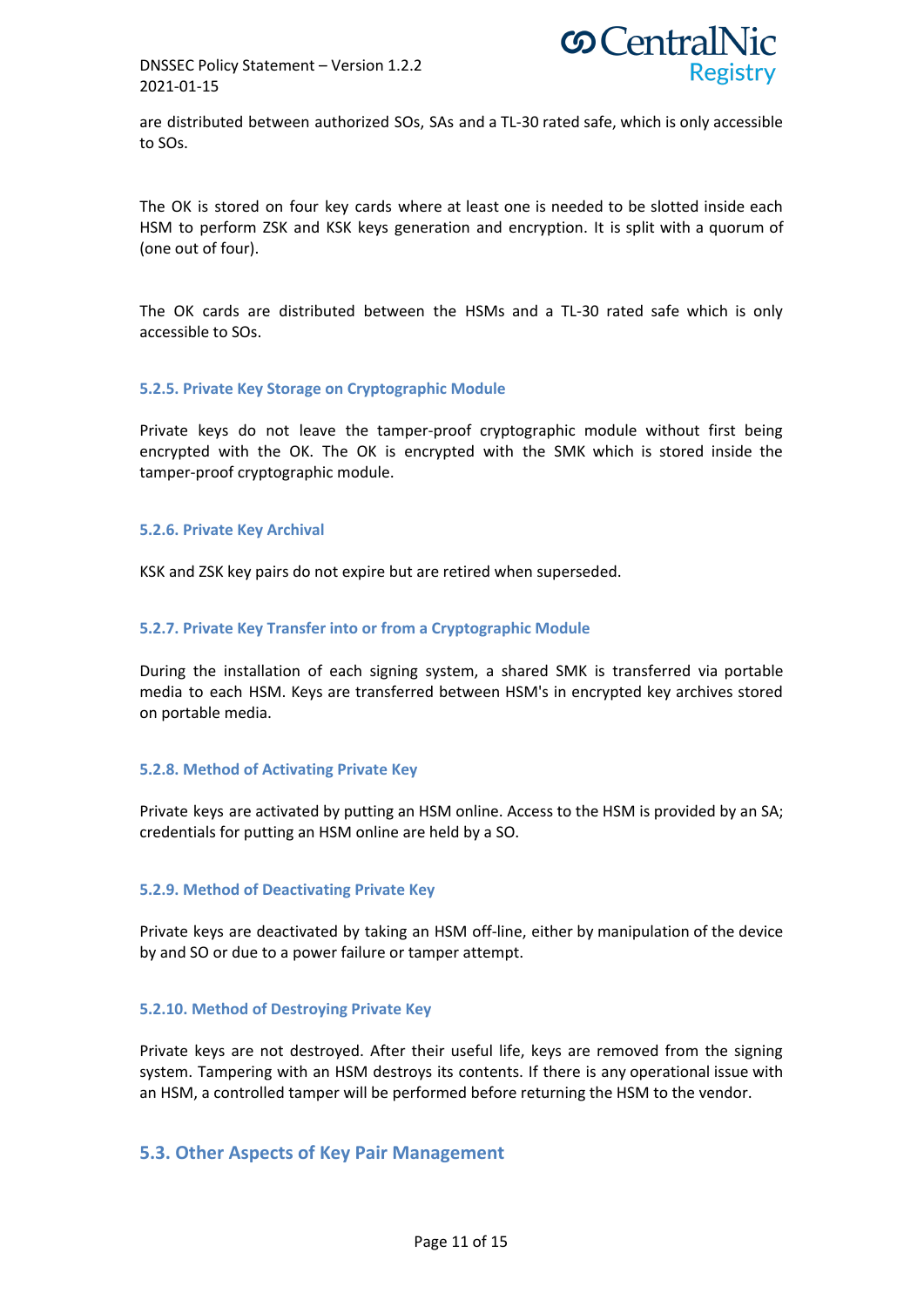

Superseded KSK and ZSK will be never be reused to sign a resource record.

# **5.4. Activation Data**

The activation data are the credentials held by the SO to activate the HSM.

### **5.4.1. Activation Data Generation and Installation**

Each SO is responsible for specifying a PIN, which is used in conjunction with a physical token. The PIN is known only to the SO that specified it. Physical tokens are stored with the HSM they are intended to be used with.

#### **5.4.2. Activation Data Protection**

Each SO is responsible for protecting their PIN in a secure fashion. If there is suspicion that a PIN has been compromised, the SO concerned must immediately change it.

### **5.4.3. Other aspects of activation data**

There are no other aspects of activation data.

### **5.5. Computer Security Controls**

All production computer systems are housed in secure facilities. Physical access to computer systems is limited to authorized personnel. Remote (network) access to signing systems is only possible via an authenticated VPN connection by an SA. All attempts to access computer systems, successful and unsuccessful, are logged.

# **5.6. Network Security Controls**

CentralNic's DNSSEC signing infrastructure is logically separated from other components. This separation prevents network access except through defined application processes. CentralNic uses firewalls to protect the DNSSEC signing network from both internal and external intrusion. The network that connects signing systems to HSMs is wholly contained within a locked cabinet that houses the signing systems and HSMs.

All data transfers between signing systems and distribution and validation systems are initiated by the signing system. It is not possible to transfer data to or from a signing system using a transaction initiated from a remote host. Additionally, firewalls are deployed.

# **5.7. Timestamping**

All DNSSEC components are time-synchronised to diverse, reputable time servers using authenticated NTP.

# **5.8. Life Cycle Technical Controls**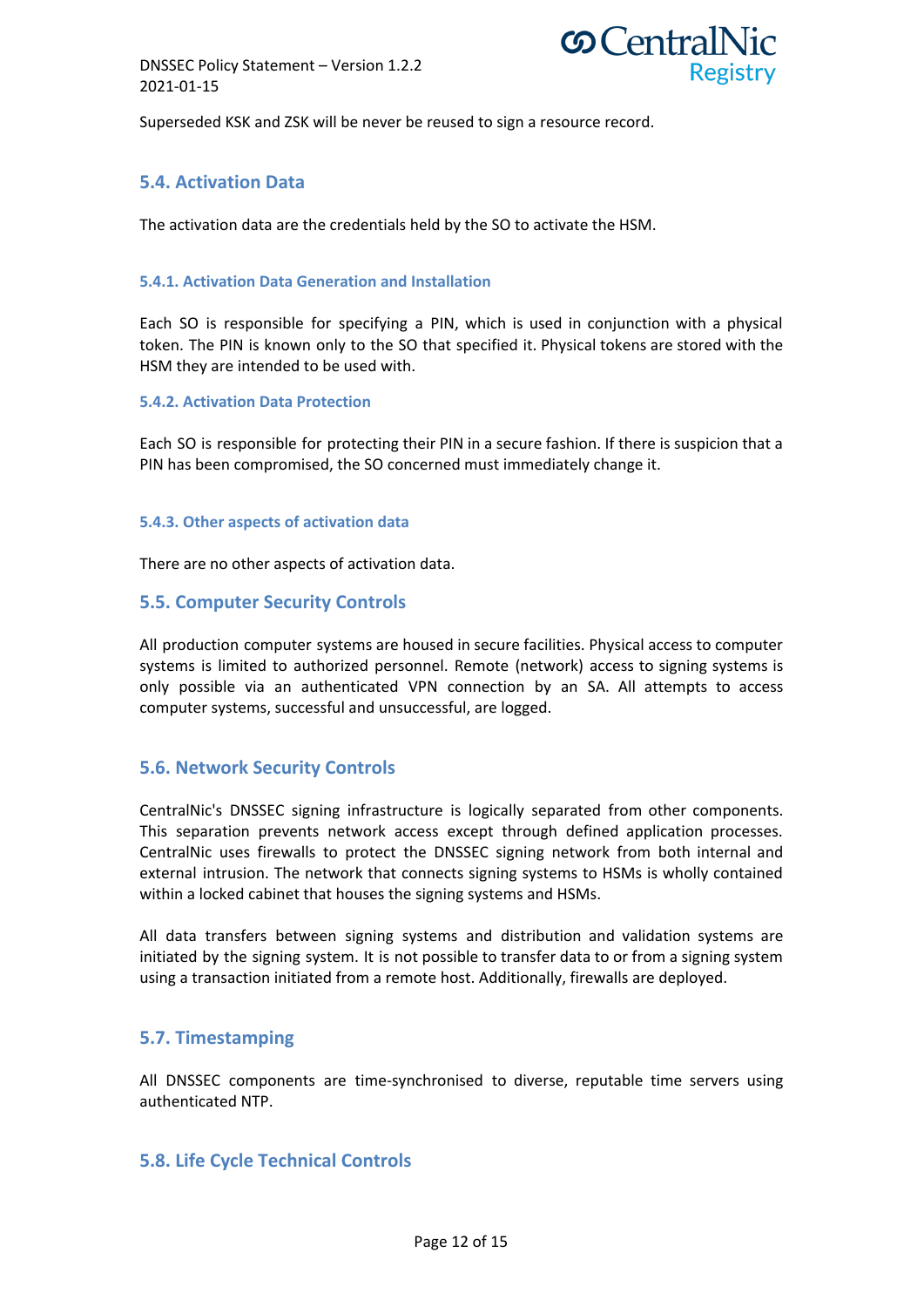

All software deployed on production systems can be traced to change management tickets.

The signer system is designed to require a minimum of maintenance. Updates critical to the security and operations of the signer system from the vendors will be applied after formal testing and approval.

Critical hardware components of the signer system (HSM) will be procured directly from the manufacturer and transported in tamper-evidence bags to their destination in the secure facility. All hardware will be decommissioned well before the specified lifetime expectancy.

# **6. Zone Signing**

# **6.1. Key Lengths and Algorithms**

Legacy deployments (prior to 2021): KSK Algorithm: RSASHA256 KSK Length: 2048 bits ZSK Algorithm: RSASHA256 ZSK Length: 1024 bits

New deployments from 2021: KSK Algorithm: ECDSA Curve P-256 with SHA-256 KSK Length: 256 bits ZSK Algorithm: RSASHA256 ZSK Length: 128 bits

Zones migrated to CentralNic from other operators may temporarily use parameters which differ from the above.

# **6.2. Authenticated Denial of Existence**

Authenticated denial of existence will be provided through the use of NSEC3 records with OPT-OUT.

# **6.3. Signature Format**

Zone KSK and ZSK signatures are generated using RSA over SHA256 (RSASHA256) or ECDSA Curve P-256 with SHA-256.

# **6.4. Key Roll-over**

ZSK rollovers are carried out for all zones every 30 days. ZSKs are pre-published and post-published for at least 7 days.

If a ZSK is believed to be compromised, the ZSK will be published for at most 2 days after the emergency rollover.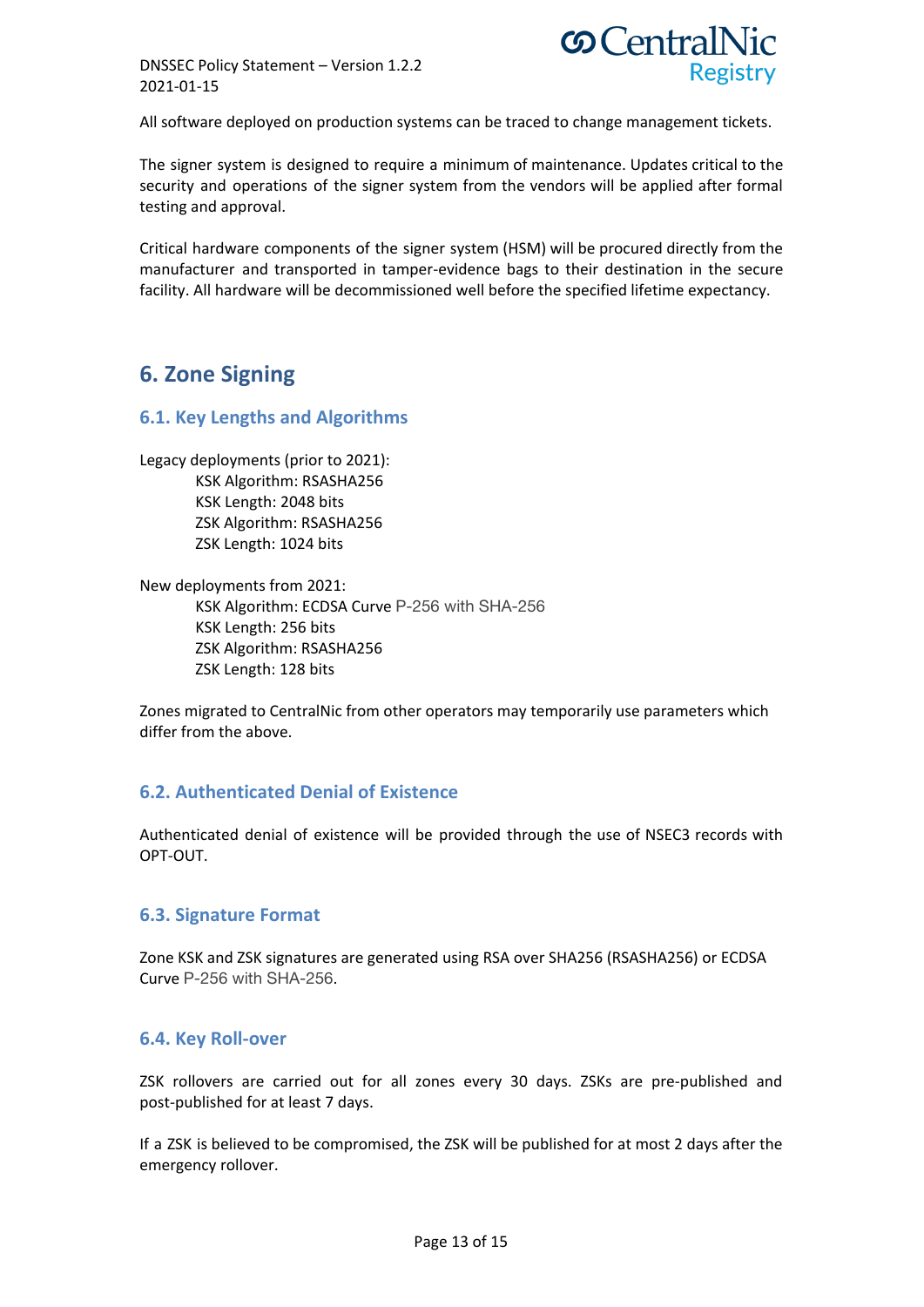

KSK rollovers will not be automatically rolled for all zones: instead, CentralNic operates a continuous process where one zone goes through a KSK rollover every 2 years to ensure operational procedures are tested regularly.

KSKs are pre-published and post-published for at least 14 days.

If a KSK is believed to be compromised, an emergency rollover of the KSK will result in the old key still being published with the new one for 7 days.

# **6.5. Signature Lifetime and Re-Signing Frequency**

Resource Record sets (RRSets) are signed with ZSKs with a validity period of 30 days using jittered signature lifetime periods, and are re-signed when the validity period would become less than 3 days.

# **6.6. Verification of Resource Records**

Each signed zone is validated before the being distributed to name servers using cryptographic software from at least two independent implementations.

Orphaned glue records are removed from the zone prior to signing.

# **6.7. Resource Records Time-to-Live**

Time-to-live parameters will vary, but typical values will be as follows:

- SOA: 3600 seconds (one hour)
- DNSKEY: 3600 seconds (one hour)
- NS (apex, plus associated A/AAAA glue records): 172800 seconds (two days)
- RRSIG: inherited from signed RRSet
- Delegation NS: 3600 seconds (one hour)
- DS: 3600 seconds (one hour)
- NSEC3: 3600 seconds (one hour)

# **7. Compliance audit**

Audits are conducted using stored audit information to ensure system integrity and procedural compliance of all procedures related to the DNSSEC signing system.

# **7.1. Frequency of entity compliance audit**

CentralNic conducts internal audits at least annually and will conduct more frequent audits in the event of system changes, outages, anomalies or significant staff changes.